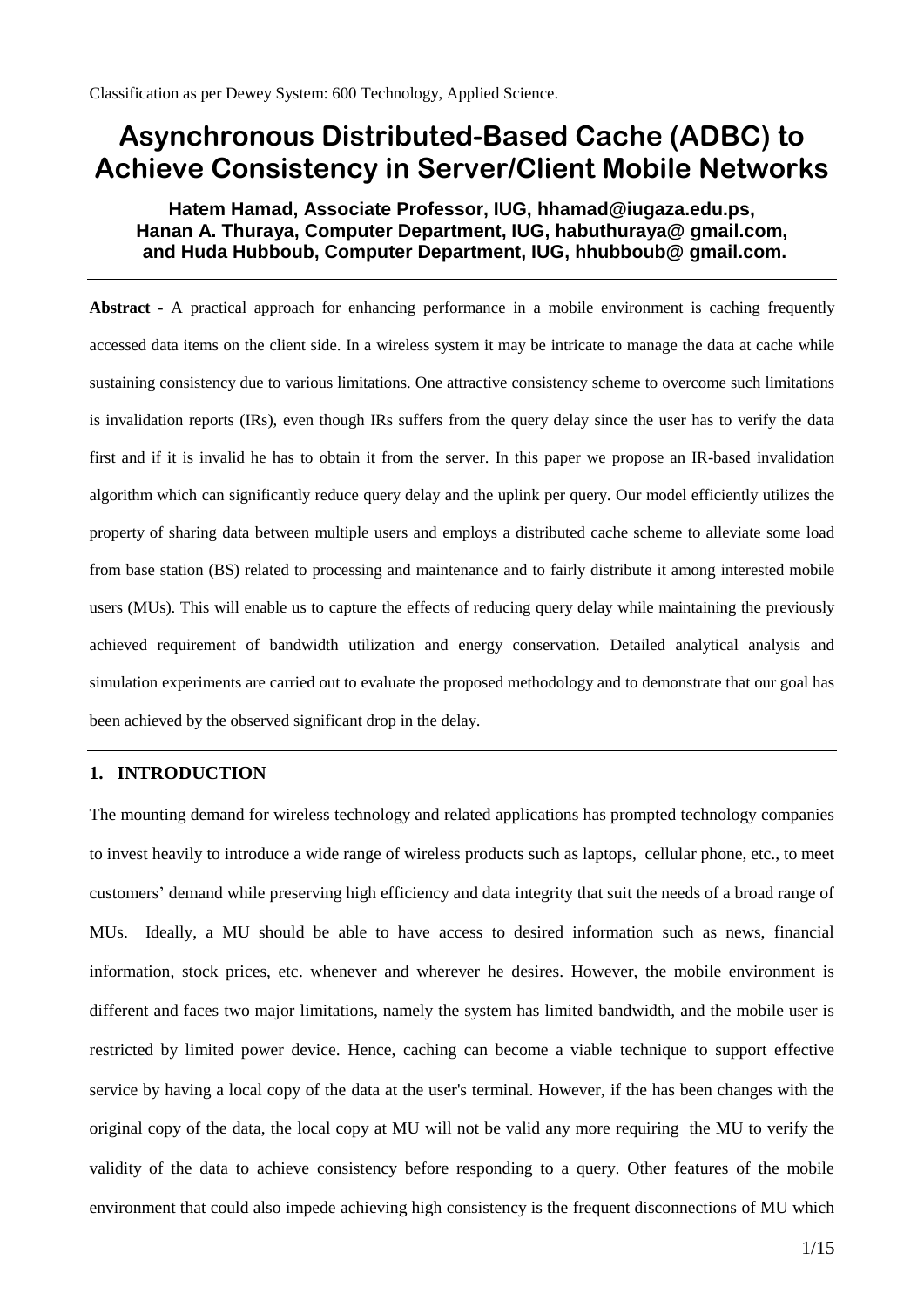can either be voluntarily switching off to conserve battery or involuntarily due to failure or roaming. Here, caching is also viewed as a good technique that would improve the system performance by reducing the query delay.

Whenever caching is used, there must be an arrangement to deal with the issue of frequent modification of the data at the source, which is called cache consistency. This consistency can be achieved using three basic strategies. The first one is time-to-live (TTL) based used in many Web caches where a TTL bit is used to assign the validity of data to a specific time, the MU initiates to get the fresh copy of the data when TTL reaches zero. In the second approach the MU has to poll every time-like TTL=0-, however this insures the validity of data albeit at the expense of high overhead compared with the first approach where some degree of data inconsistency is tolerated. The invalidation report based IR is the third strategy where the users are informed about the invalidity of the data so they can't use their copy.

In this paper, we will address the problems associated with the IR based cache strategies by presenting a caching scheme for mobile/client wireless network. The proposed approach employs asynchronous distributed based-cache using invalidation report to sustain cache consistency. Our scheme efficiently utilizes the property of sharing data, i.e. there must be a reasonable number of MUs who have common interests, consequently requesting the same data. Each MU has his own local cache, and once he requests a particular data, the BS delegates the tasks of this data maintenance to that MU and assigns him to be user in charge (UIC). Our interest is to attain consistency of data at UIC, because if any other MU asks for that data, the BS will redirect him to the UIC, where he can obtain it through a separate channel. The BS has to play as a mediator between users sharing the same data. The heavy burden of handling all the data (processingmaintenance) is shifted from the BS and distributed in a fair manner between MUs. The BS has an entry for each data item cached by its users. Here, we add other bits for the purpose of specifying the validity of data, such as the ID of UIC, ID of successor, the time of the last event relevant to data; flag bit is set to 1 when the BS is sure that UIC has a fresh copy of the data, and the common TTL bit. Our model primarily aims to improve the system performance by increasing the through put while reducing the query delay, number of uplink requests, and performing good utilization of limited bandwidth. The rest of paper is structured as follow: section 2 contains brief description of the related work, while the system model and assumptions are introduced in section 3. Both formal and brief description of our caching scheme is presented in sections 4 and 5 respectively. Section 6 gives the performance analysis of the proposed scheme in terms of hit ratio and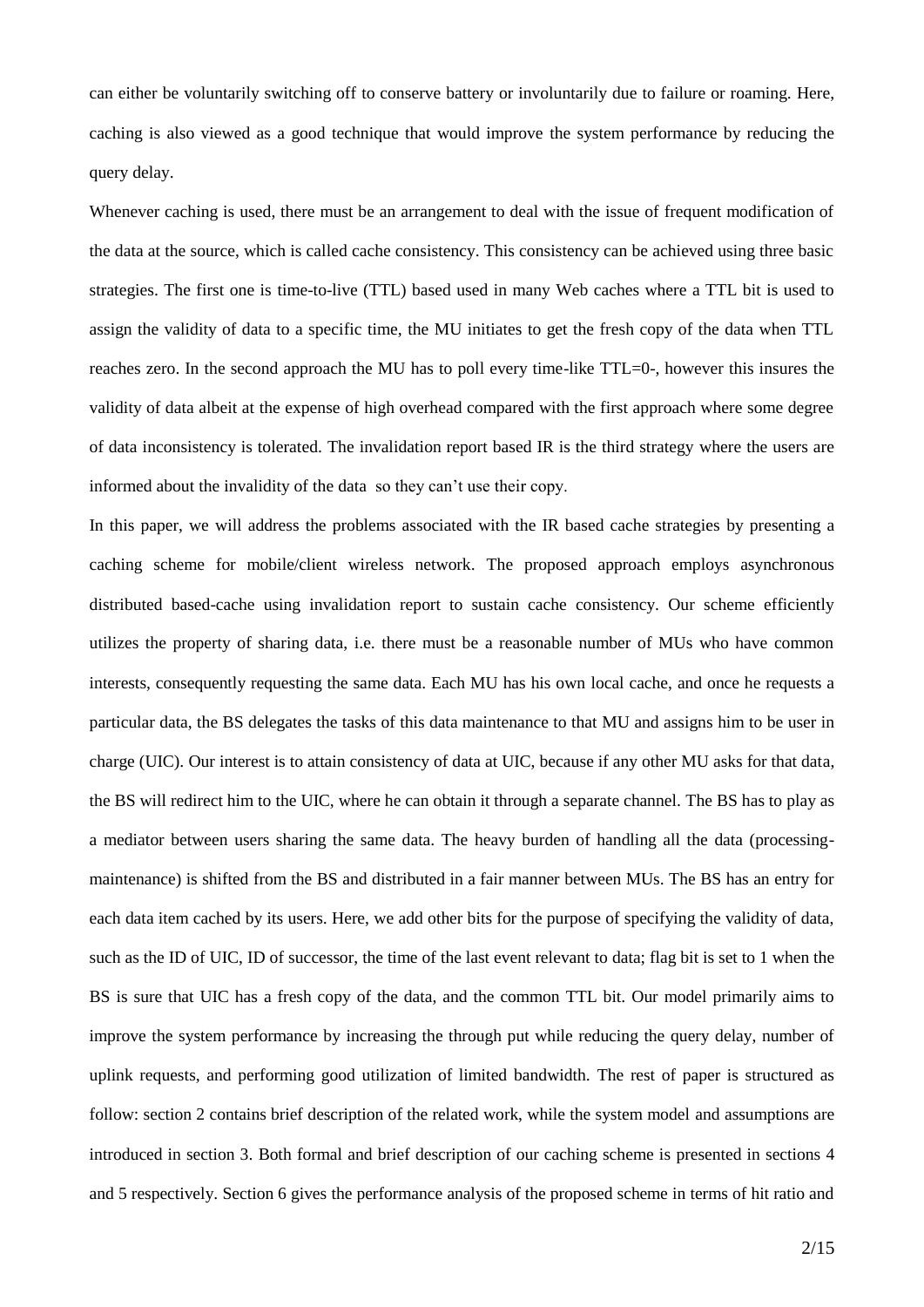query delay, in addition it reports on comparative simulation results of ours and existing techniques and finally the conclusions of our paper are drawn in section 7.

## **2. RELATED WORK**

Existing IR schemes can be classified into stateless and statefull. The basic *stateless* cache invalidation scheme was first proposed by Barbara and Imie linski, where an IR is broadcasted by the server to point out data items that are recently updated by the source. The MU has to continue listening to wireless channel until receiving the IR in order to invalidate the corresponding data. Based on IR, different approaches have been proposed, a bit sequence algorithm is employed by maintaining information about half of data items recently updated, and then MU with long disconnection period can invalidate all his cache. However longer IR messages have to be broadcasted. All based-IR techniques suffer from long delay query since the MU must wait to the next IR to answer the query and ensure cache consistency. To address the problem, many solutions have been suggested in order to reduce the waited time spent by MU, Hu and Lee choose to broadcast reports based on the update frequency of the data and query rate / disconnection period of MU. While Cao deals with the problem by inserting updated invalidation report (UIR) into each IR interval. UIR only contains the data items that have been updated after the last IR has been broadcasted. Yuen assigns a validity interval (AVI) to the data, and then the MU can verify its data by comparing the last update time plus its AVI. IR is broadcasted on AVI changing to allow MU to invalidate the related data. The attractiveness of aforementioned stateless approaches can be attributed to three reasons. First, their scalability regardless of the number of MUs listening to IR. Second, the IR has a fixed size independent of the clients' number. The third reason is that they can be power-efficient models since MUs have the opportunity to switch to sleep between two IRs. On the other hand, the main drawback is the fact that although all modifications added in the previous algorithms to IR, there is still a time wasted by MU while waiting for IR besides the time spent after requesting the updated version from the server before receiving it. The statefull scheme surmounts the drawbacks associated with the stateless one, however only few literatures tackled this scheme. Kahol proposed a model where the mobile switching station (MSS) records all data stored in its MU caches and whenever MSS receives IR about specific data item, it immediately broadcasts the message; hence the concerned MUs can follow up the validity of their caches. This model also deals with the disconnection problem, since MSS has per user home location cache (HLC), and when awake the MU can explain about the state of its data from its own HLC. The positive aspect of this scheme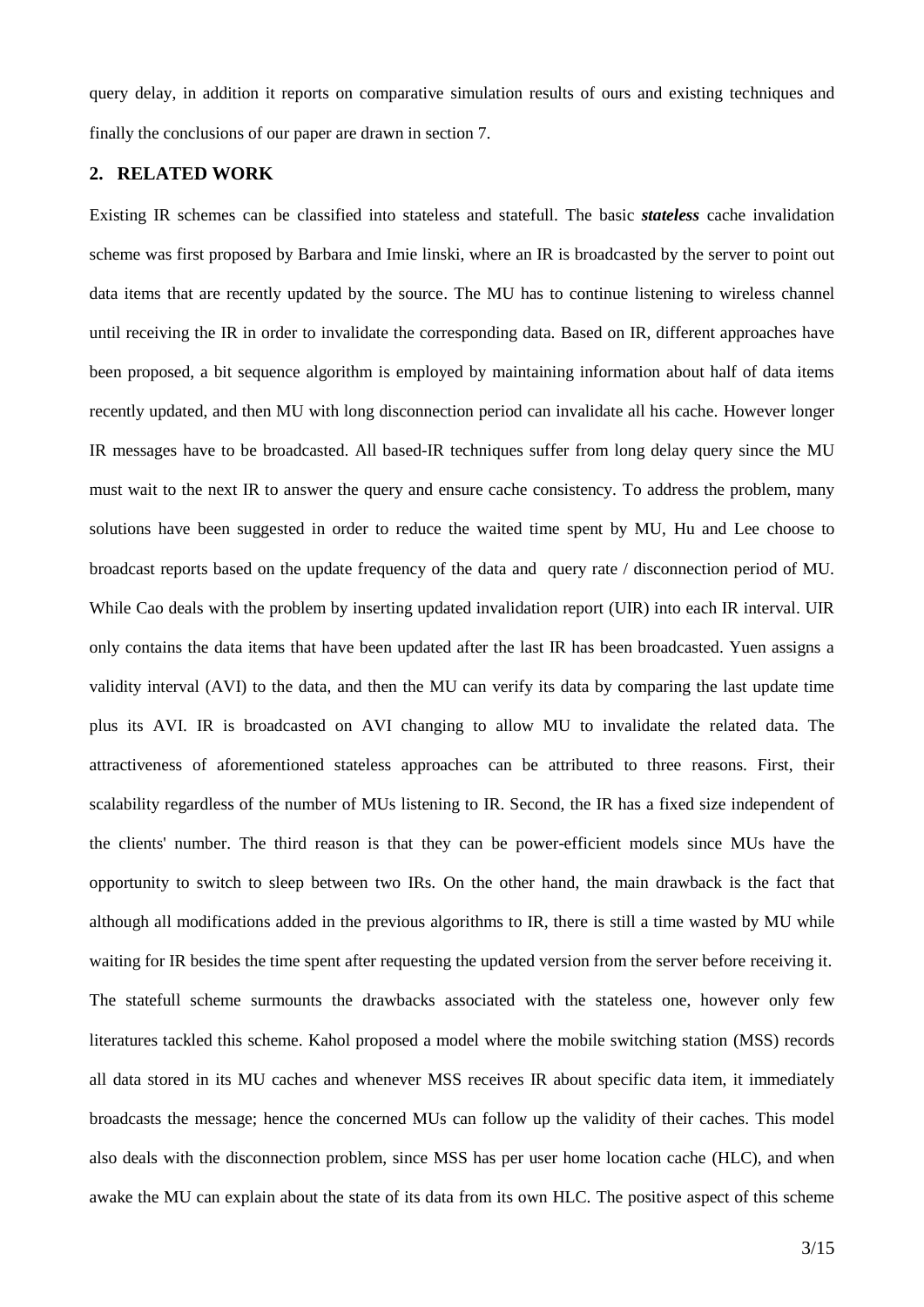is that only interested MUs capture the message, thus non-interested users does not waste power receiving the message. The negative aspects can be summarized in high uplink signaling arising from ACK to confirm that the user gets the IR and the storage capacity of per user HLC, although there is shared data between users. Therefore, the efficiency of this model heavily depends on the number of user connected to each MSS. To address this problem, a novel cache consistency maintenance algorithm Scalable Asynchronous Cache Consistency Scheme (SACCS) was proposed, where a cache is located at MSS, and in order to perform consistency only a flag bit is added to the cache of both MU and MSS. The positive aspect of SACCS is its reduced query delay compared with other previous algorithms. While its aspects can be revealed in two points. First, intense burden will be on MSS either in processing and maintaining data. Second, its handling with roaming since MU has to invalidate its cache when traveling to a new cell regardless of his state. If the MU was awake, consequently he is sure about the validity of the data. A development for SACCS has been made to Dynamic SACCS by extending the research to multi-cell system. The idea behind this scheme is to attain mobile data objects globally or locally in order to achieve minimum consistency cost. The cost is considered with relation to the update frequency of each data objects, MUs' access pattern, roaming frequency, and other criteria. Many other literatures address this problem with different issues; the idea of strong and weak data consistency is applied by Vora and Tari, where consistency is maintained by using both strict and tolerant read/write time locks that enable data sharing for a fixed time period. Unlike others, Lai proves the validity of IR in cache consistency analytically and a distinction between the existing algorithms is explained in details showing the weakness and strengthens in each scheme.

#### **3. SYSTEM MODEL**

Prior to describing our ADBC model, a brief description of the wireless mobile architecture considered in this paper will be presented. Fig.1 provides illustrates the proposed system which consists of multiple servers, BSs and MUs where the MU can access the data at the server via the BS. Each BS is connected to the servers through wired links while serving its MU via wireless network. The MU has its own local cache, where he stores his relevant data while BS maintains the cache contents of its MUs using its cache, this cache has only identifiers of the data which the MU having the recent copy of that data. The system is readonly meaning that all updates are performed at the server and MU does not perform any updating process.

#### **4. A BRIEF DESCRIPTION OF THE PROPOSED SCHEME.**

#### **4.1 Invalidation Report:**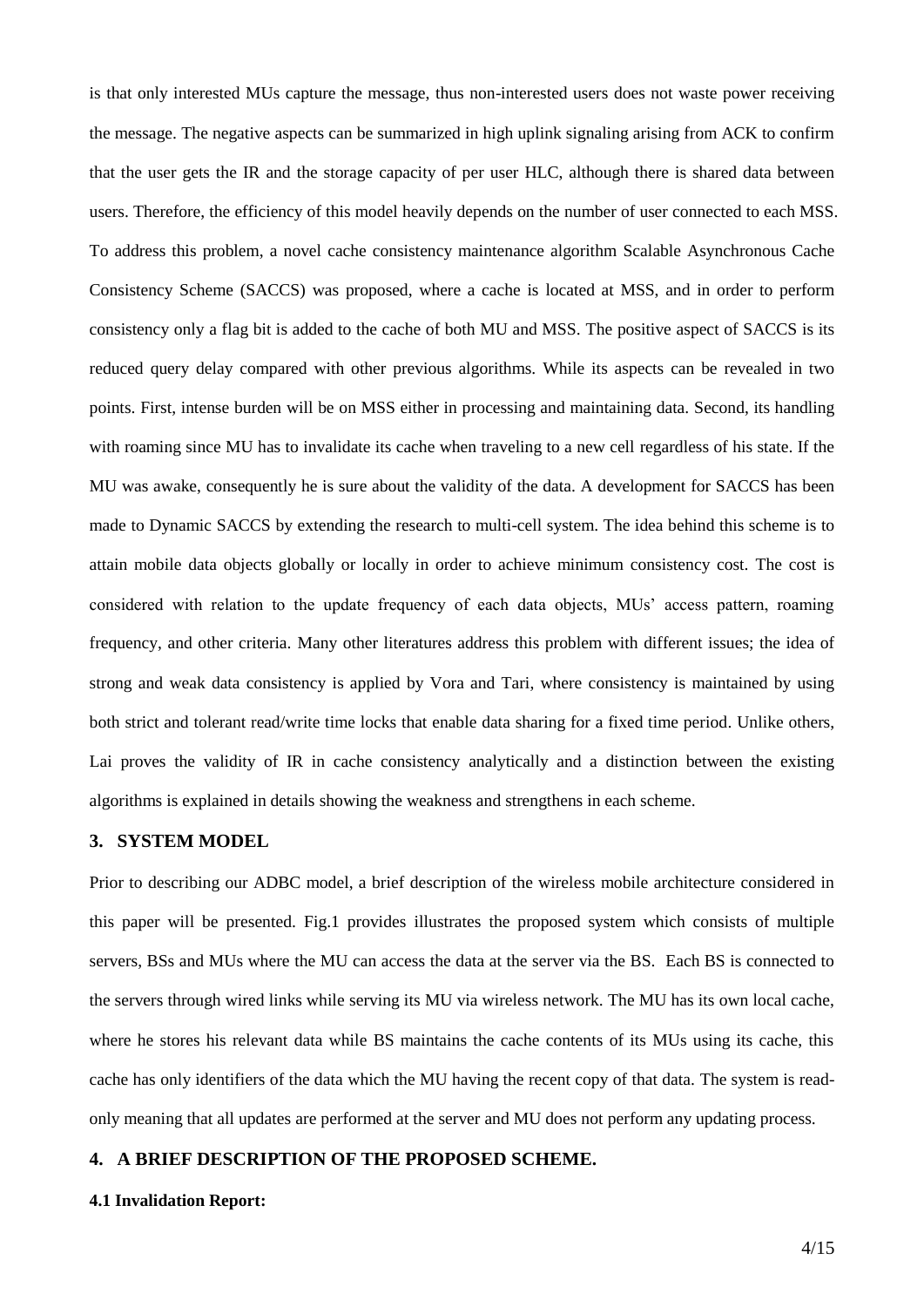IR is a strong technique to achieve consistency, where the MU is informed about the invalidity of the data when it has been updated using different schemes. Existing IR schemes can be classified into stateless and statefull. In a stateless server approach, the server is not aware about the contents of its mobile users, and the MU has to verify the validity of the data before answering the query or using other strategies. In a statefull server approach, the server is aware about the contents of its mobile user and would inform them about any modification. Each approach has its advantages and disadvantages. The stateless approach has simple data base management. However, it results in a heavy traffic due to connection between the mobile and server whenever a query occurs, it is not scaled well, it has a poor support to disconnections and mobility and the MU has to keep listening to the channel to determine the state of its cache resulting in a waste of power. The statefull approach is scalable, but it provides an overhead due to server management and implies a restriction on the movement of MU, since it has to notify the server whenever he moves to another cell.

in our model, if the data at the server has been modified, the server informs the BS via wired links that the corresponding data is no longer valid and accordingly the BS has to identify the invalidity of data by clearing the flag bit at UIC of the data to zero, then it broadcasts the IR, where all the users receiving the IR have to invalidate their corresponding data. Our main focus is to sustain the consistency of data at the UIC since he is the reference for that data. The UIC has to ask for the new version of the data from BS, which brings it from server and broadcasts it. If the UIC receives it correctly, he will send ACK, and immediately the BS set its flag to 1.

#### **4.2 A query Request**

Whenever a query occurs, the MU explores his cache searching for the required data, if a hit occurs, he answers the query, otherwise he sends a message to the BS requesting that data. Upon receiving the request, the BS looks for the requested data, and if none of its users has a copy of it, the data will not be readily available in its cache and it must ask the server to send that data through wired network. Upon receiving the data, the BS resends it to the interested user and records its item and the id of the MU as if the BS delegates the control of this data to the MU naming him as UIC. Thus, the BS will redirect any user who asks for this data to the corresponding UIC. In addition, the BS will replace the current UIC by that user, and the old UIC will be the successor, a flag bit is used to assign the state of the data at UIC. The data path from UIC to the requester yields a smaller delay which is our concern in our scheme. This differs from other previous IRbased algorithms which concentrate on solving the problem associated with long disconnections.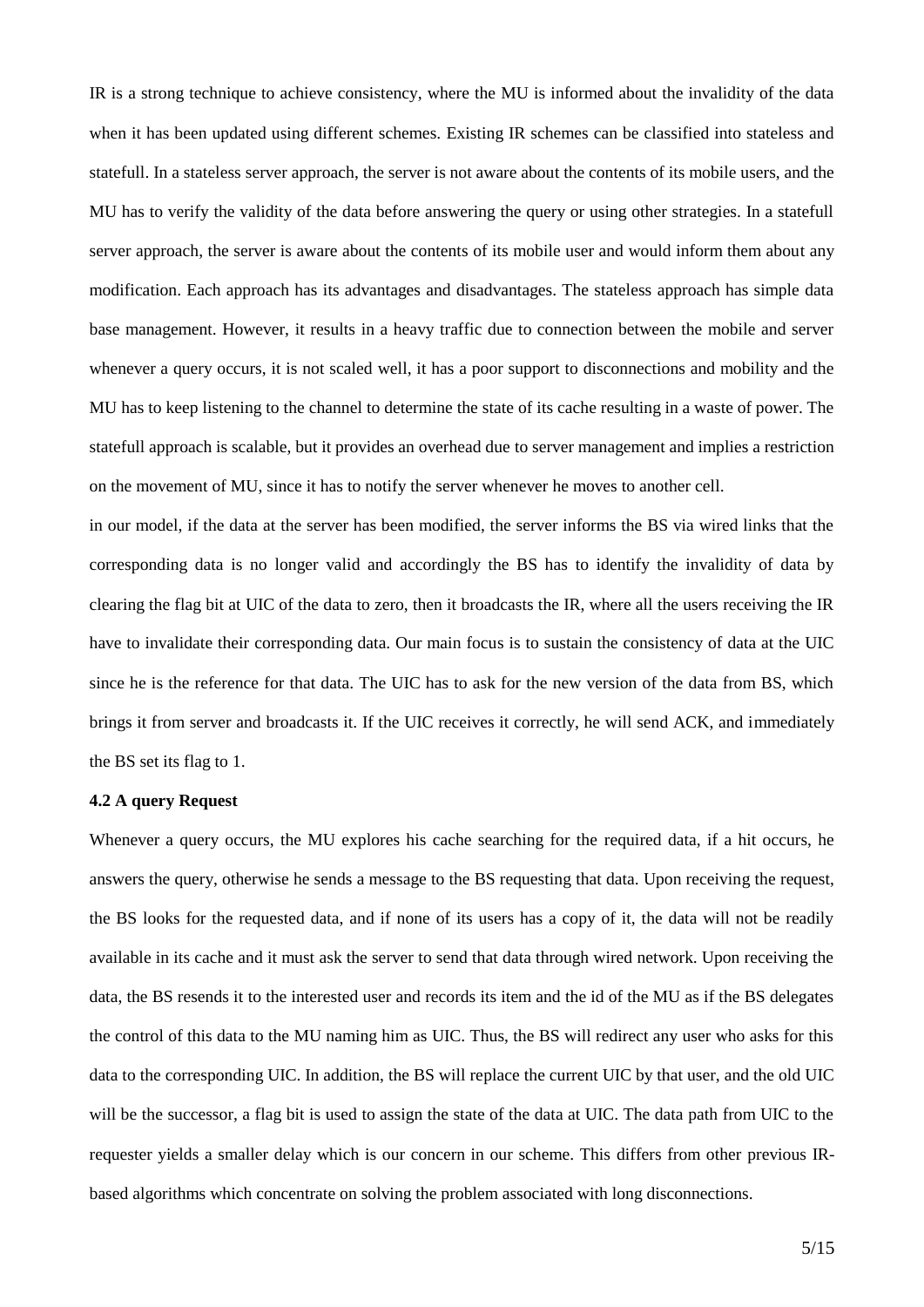#### **4.3 Roaming**

Before moving to a new cell, the MU has to notify the BS about his intention of moving and his new location. Then, the BS can either shift the data under the MU's charge to the corresponding successors, or alternatively sends the requests to him at his new location. While the MU is traveling to a new cell, he may be either asleep or awake. In the sleep state the MU has to invalidate his cache upon waking up, however, if he was awake during roaming, then he is certain about the validity of his data and can keep it. Also he will be able to provide the new BS with his data and makes it accessible whenever needed.

## **5. A FORMAL DESCRIPTION OF THE PROPOSED SCHEME**

#### **5.1 Data Structure**

As illustrated in Fig.2, each data has a unique identifier i, where the notation di will be used to denote the data object for identifier i. Data structure maintained for every entry in base station cache **(BSC)** contains *(i ,ti ,ICi, Si , Flag,**TTL,* **and** *NBS***)**, As for the MU, the data for each entry in the mobile user cache **(MUC)** contains **(***i, di, ti, V-Flag, IC-flag* **and** *TTL***)** , these structures are organized as shown in Table 1.

## **5.2 System Messages.**

The communication messages of our scheme can be defined as follow:

INVALIDATION REPORT( ): When the data is updated at the source, the server sends IR to all BSs, which in turns broadcasts the IR to inform MUs to invalidate their corresponding data, if the MU is UIC, he has to Acknowledge the BS and request the modified data.

DATA REQUEST( ): This message is sent by the MU to his BS demanding the data item i either if di is not found in the local cache, or if the existing copy is invalid.

VERIFY DATA ( ): Sent by MU upon waking up to verify the state of its cache, since there is a probability that he missed IRs during his sleep.

DATA (): Broadcast by BS to all MUs to update their data, when any request for the data is received by BS from any MUs.

CONTROL MESSAGES ( ): Represented by ACK sent from MU to the BS to confirm the delivery of data, and allowing it setting its flag to the appropriate values.

#### **5.3 System Algorithm:**

Two algorithms are presented for ADBC namely **BS-main( )**, and **MU-main( )**, the first one is to handle the MU query request, while the other is to demonstrate the way of transferring data and maintaining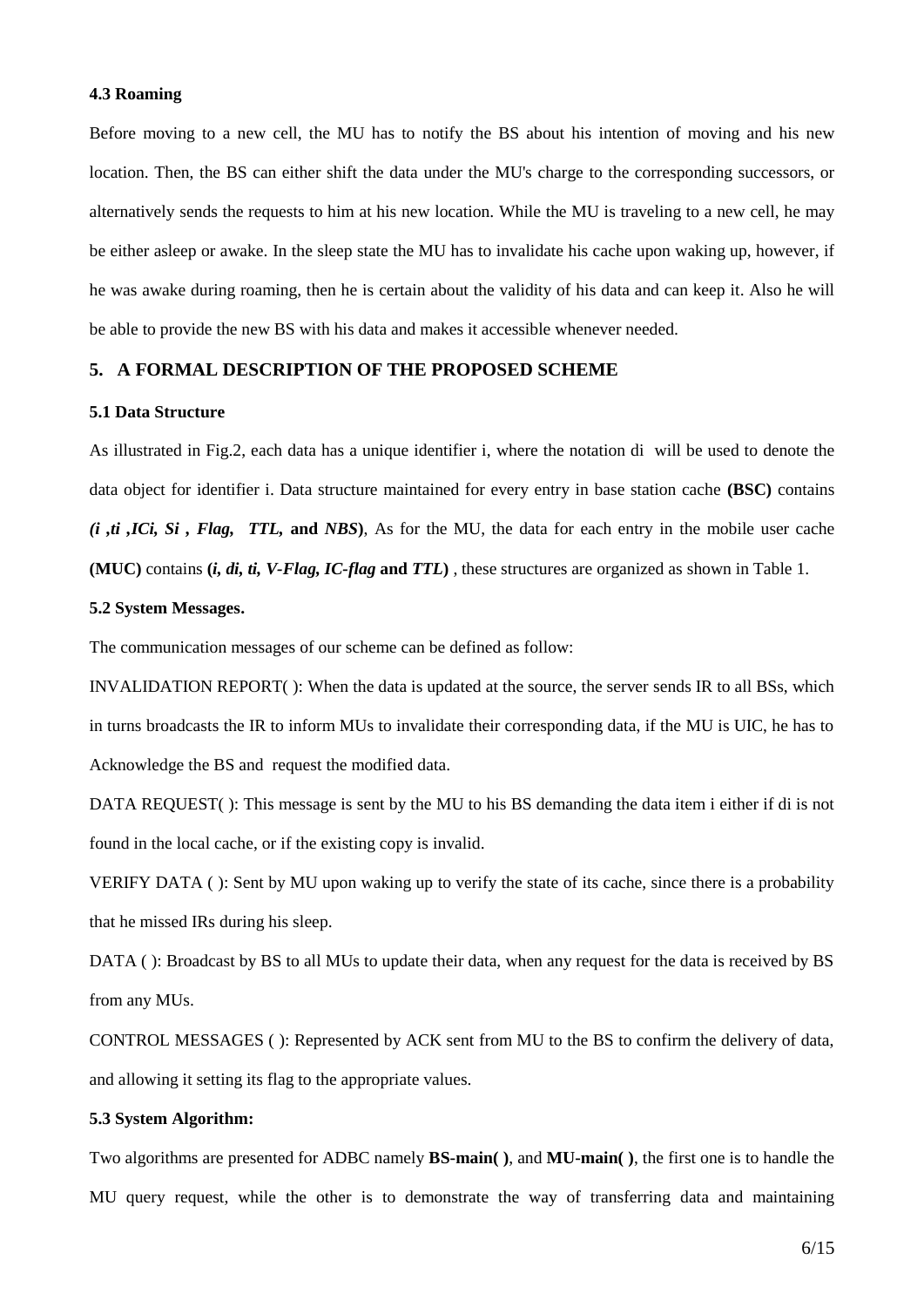consistency between MU and BS. In **BS-main ( )**, as BS receives *invalidation-report ( )*, it broadcasts IR ( ) to all MUs and reset flag bit while waiting for ACK from UIC in order to set the flag bit. Upon receiving data-*request ( )* message from the MU, it checks local cache, when hit, the BS fetches for UIC, and inform MU about UIC, otherwise (when miss), it broadcasts the queried data from the server to all MU's, when receiving *verify-data ( )* message, it decides the validity of data by comparing the time stamp of that item in his cache with the time stamp sent by MU's, then a confirmation message is broadcasted. In **MU-main ( )**, whenever query is received, and MU does not find the data in his local cache, he sends *request-data ( )* message to the BS. When receiving *IR ( )*, set V-flag and update all entries. When *receiving data ( )*, set Vflag and IC flag. When waking up, MU sends *Verify-data ( )* to guarantee the validity of its data, in case that he miss IR during his sleep.

#### **6- PERFORMANCE ANALYSIS:**

In this section, we will investigate the performance of our proposed scheme, we derive the analytical model, then the simulation is performed using **ns-2** for a system model of a server, one base station and varying number of MUs. The purpose of this evaluation is to compare our scheme with AS and SACCS schemes previously proposed, based on the mean query delay ( *Davg* ) and uplink request per query *U req* , the following assumption are made in our model:

- $\circ$  The data base is of size M, and can be updated only by the server, where mobile hosts perform only read query without any modification to that data.
- $\circ$  Each mobile user generates a read only query according to Poisson distribution with mean rate  $\lambda_{g}$ .
- $\circ$  Each data item's update process follows an exponential distribution with mean  $1/\mu_D$ .
- o The cache replacement scheme used by mobile user is least recently used (LRU) in the case of no invalid data in his cache.
- MU alternates between sleep and awake states; a factor s represents the time spent in sleep mode.

First, we estimate the average hit ratio at both the local cache of a MU and the BS, while the average delay between MUs query uplink is obtained by simulating the proposed model analytically using ns-2 for a varying number of mobile users.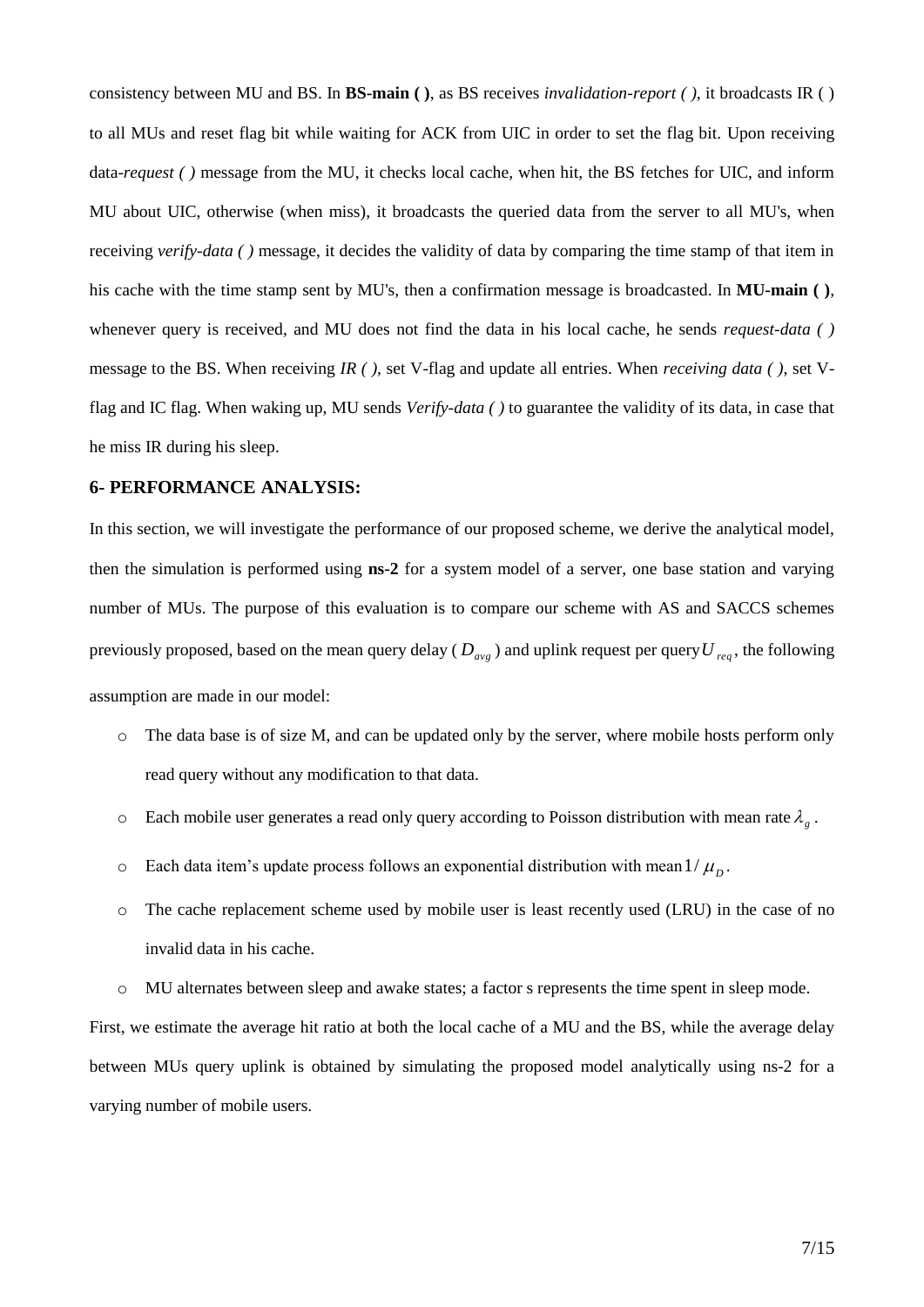#### **6.1 Estimation of Miss Ratio at Local Cache:**

Due the fact that all queries interrupt the MU during his disconnection are eliminated, then the effective query rate can be expressed as  $\lambda_e = (1-s)\lambda_g$ , While the rate of generation a query for a specific data item is is given by the relation:

$$
\lambda_{\rm i} = \frac{\lambda_{\rm e}}{M} = \frac{(1 - s)\lambda_{\rm g}}{M}
$$

A query for a data i would be a miss in the local cache of the mobile node -and accordingly, up link request

$$
P_{\text{local-miss}} = \int_{0}^{\infty} \lambda_i e^{-\lambda_i t} \cdot (1 - e^{-\mu_d t}) dt = \frac{\mu_d}{\mu_d + \lambda_i} = \frac{M \mu_d}{M \mu_d + (1 - s) \lambda_g}
$$

is necessitated – in the case of receiving IR, while the new valid copy of this data has not been obtained yet, then the probability of miss due to this event is given by:

#### **6.2 Estimation of Miss Ratio at Base Station:**

For simplicity, we suppose BS-miss to denote the case that specified data is not available at any MU cache, since the BS can indicate whether this data exists in another user's cache. BS miss occurs if no user queries the data item i during T interval, which in fact is deeply related to the ratio of shared data *d.*

$$
P_{BS-miss} = e^{-\lambda_g * d*(n-1)T}
$$

That is the probability of missing the data is one if no shared data is found at the database, or if only a unique user is served by the network.

#### **6.3 Valuation of Query Delay:**

NS-2 simulator is used for estimation of the query delay considering the effect of changing the number of MUs. To achieve fairness in the assessment of the average query delay, the system is modeled in two scenarios as follows: 1) only unique user requests the data from the base station/server and 2) all users ask for the data. The obtained results are summarized in table 2. ated – in the case of receiving IR, while the new valid copy of this data has not been obta<br>ated – in the case of receiving IR, while the new valid copy of this data has not been obta<br>coholidity of miss due to this event

Based on the previous estimations of  $P_{local-miss}$ ,  $P_{BS-miss}$ , t he average delay experienced by any query in the system is given by the equation:

$$
Td = P_{local-miss}(D_{MU-BS} + P_{BS-miss}D_{DB-BS}) + P_{local-miss} * D_{MU-UC} * (1 - P_{BS-miss})
$$

Where  $D_{_{MU-BS}}$ ,  $D_{_{MU-DB}}$  and  $D_{_{MU-UC}}$  are the delay required by the user to bring the date from base-station, server, and user-in-charge respectively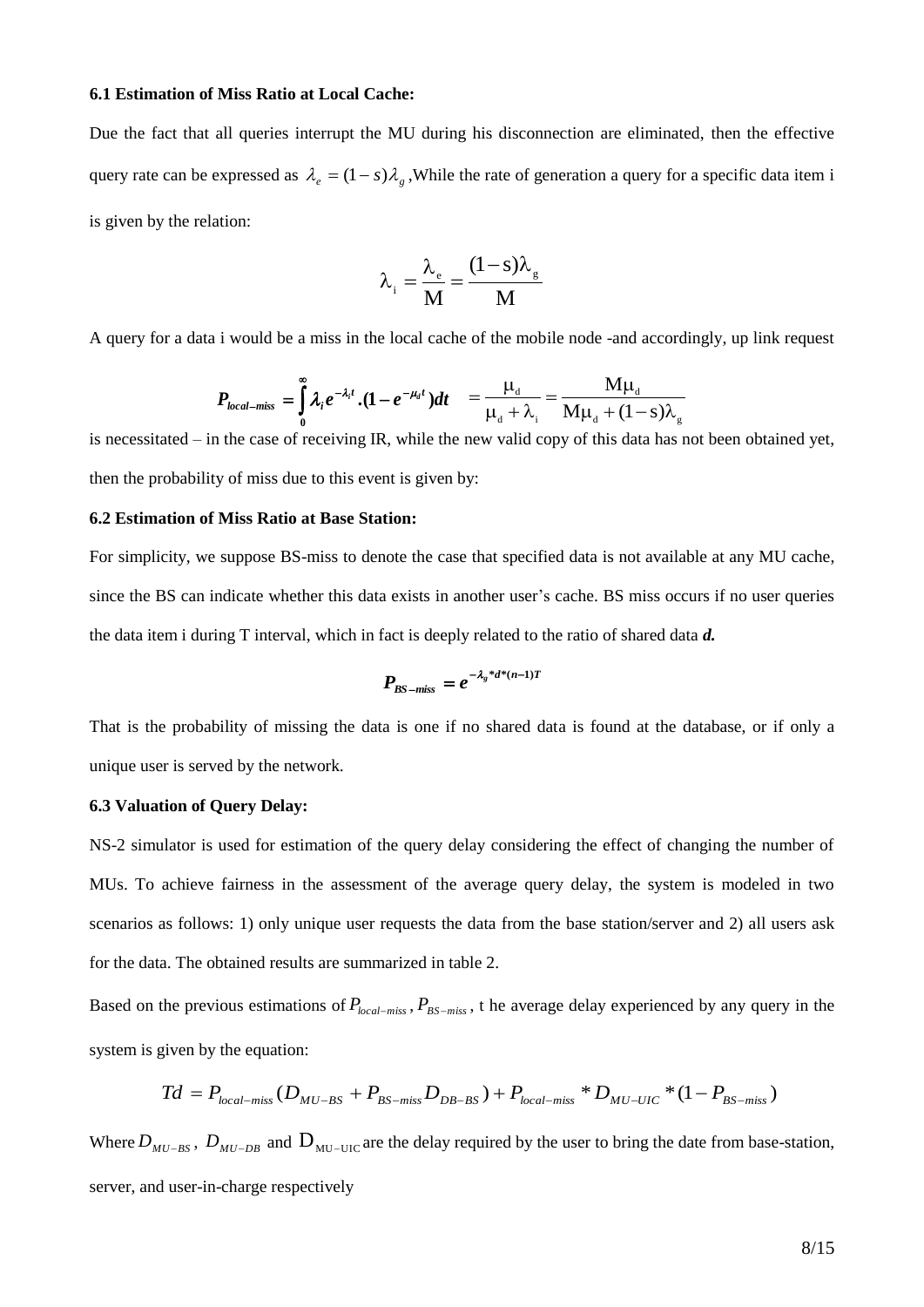#### **7. PERFORMANCE COMPARISON:**

#### **7.1 Experimental Setup:**

We simulated our ADBC proposed invalidation scheme using the parameters depicted in Table 3 by exploring different values of 1) sleeping ratio, 2) clients number, and 3) the ratio of shared data. The purpose of the experiment is to investigate how our scheme achieves the desired performance theoretically predicted including reducing the average query delay and the uplink request per query. We also made a comparison with AS and SACCS, we also consider the processing time of the base station. In our model the BS has a copy of all data items requested by users in its service area, and we are interested in investigating the effect of processing time in reducing the query delay, hence improving the whole performance of the network.

#### **7.2 Experimental Results:**

We simulated our proposed scheme of cache invalidation in a network basically composed of a BS and varying number of users.

## **7.2.1 Comparison at Different Sleeping Ratio:**

Scenario 1 study the performance of AS, ASCCS, and ADBC with the sleep characteristic of the MU, Fig3.a shows a plot of the average query delay against varying sleeping ratio s, it is obvious that ADBC outperforms AS and SACCS. AS has the largest delay due to the fact that the user must connect to the server whenever a local miss happens, while in the SACCS and ADBC the data is being fetched from the base station or from the UIC respectively. In ASCCS, the base station has to take care of all queries, and serve them, however in crowded network it may not be able to attain serving all this number of users, thus the service will be slower, and the delay will accordingly be raised. On the other hand, substantial improvement in terms of average query delay is remarkably achieved using our scheme due to the distributing of the load from base station among all MUs, as a result the data will be delivered faster.

Fig 3.b expresses the relationship between miss-rate translated as uplink per query at different sleep rates. We observe proportional increase of the uplink request with increasing s, which can be explained as follow: as s increases, the MUs have less opportunity to capture all the invalidation reports, yet SACCS and AS have the same uplink request which is greater than ADBC since both of them after waking up must wait for the next query to validate their data, while in ADBC the mobile user asks for invalidation when he awakes. By reducing the average delay and uplink per query, we take care of two important issues in the system, achieving more fast service to the MU, and a good utilization of the available bandwidth.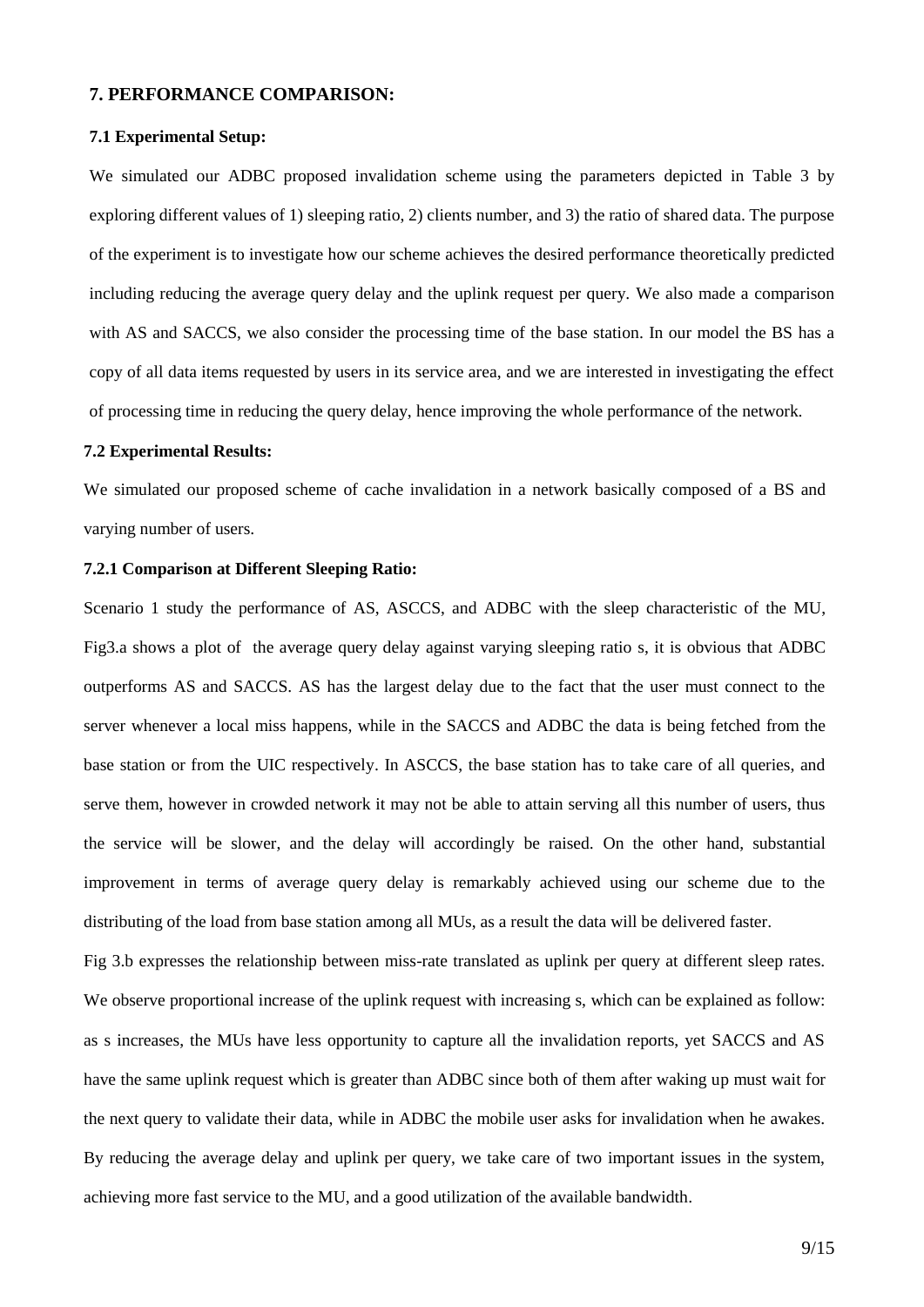#### **7.2.2 Comparison at Different Number of Mobile Users:**

Scenario 2 investigates the performance over different number of MUs, Fig 4, shows the delay time under different number of users, as can be noted, with increasing MUs, in AS approach an approximate linear increase in delay is depicted, while in both SACCS and ADBC the delay is predicted to be constant for high number of users. In our algorithm, increasing the number of users implies a reduction in the probability of miss rate at the BS cache, in view of the fact that more MUs mean more shared data are found in BS or UIC hence increasing the opportunity to serve the query without referring to the original data base. On the other hand, the uplink per query is constant along the variation of mobile users, in all the tested models; however our model still scores the least uplink query among the others.

#### **7.2.3 Comparison at Different Shared Data Ratio:**

Scenario3 study the performance over different shared data ratio, Fig 5 shows the average delay for the three scheme, In AS scheme each MU has its own HLC at the base station thus the MU is not affected by the shared data, this explains the stability in its average delay in the figure. As the ratio of shared data increases both SACCS and ADBC have a drop in the average delay due to the fact that as more data is shared, it is much likely for the MU to find the data at a nearer place either in the base station or at neighbors in both SACCS, and ADBC respectively, therefore getting it earlier instead of connecting to the server. Although our algorithm strongly depends on the shared data being high, this can be easy to take place nowadays as a consequence of the multiple services highly demanded.

#### **7.2.4 Comparison at Different Query Rate:**

Scenario 4 studies the performance over different query rate ratios. Fig 6.a and 6.b measure the average delay and uplink per query respectively as function of query rate at the three schemes. We can see the increase in both the number of uplinks and the average delay when increasing the queries per second, however the growing trend is varies among AS, ASCCS and ADBC with our proposed scheme achieving the lowest delay.

The reason behind this behavior depicted in both figures is that the query rate is an indicator of the frequency of accessing the data. Hence the data will be available at the cache of the MU and the query will be served locally resulting in a remarkable decrease in the delay, as well as uplink query. Even though the data may not exist at the MUC, there is a high probability that other users have a copy of the requested data, sparing the user from connecting to the server, thus reducing both delay and uplink query.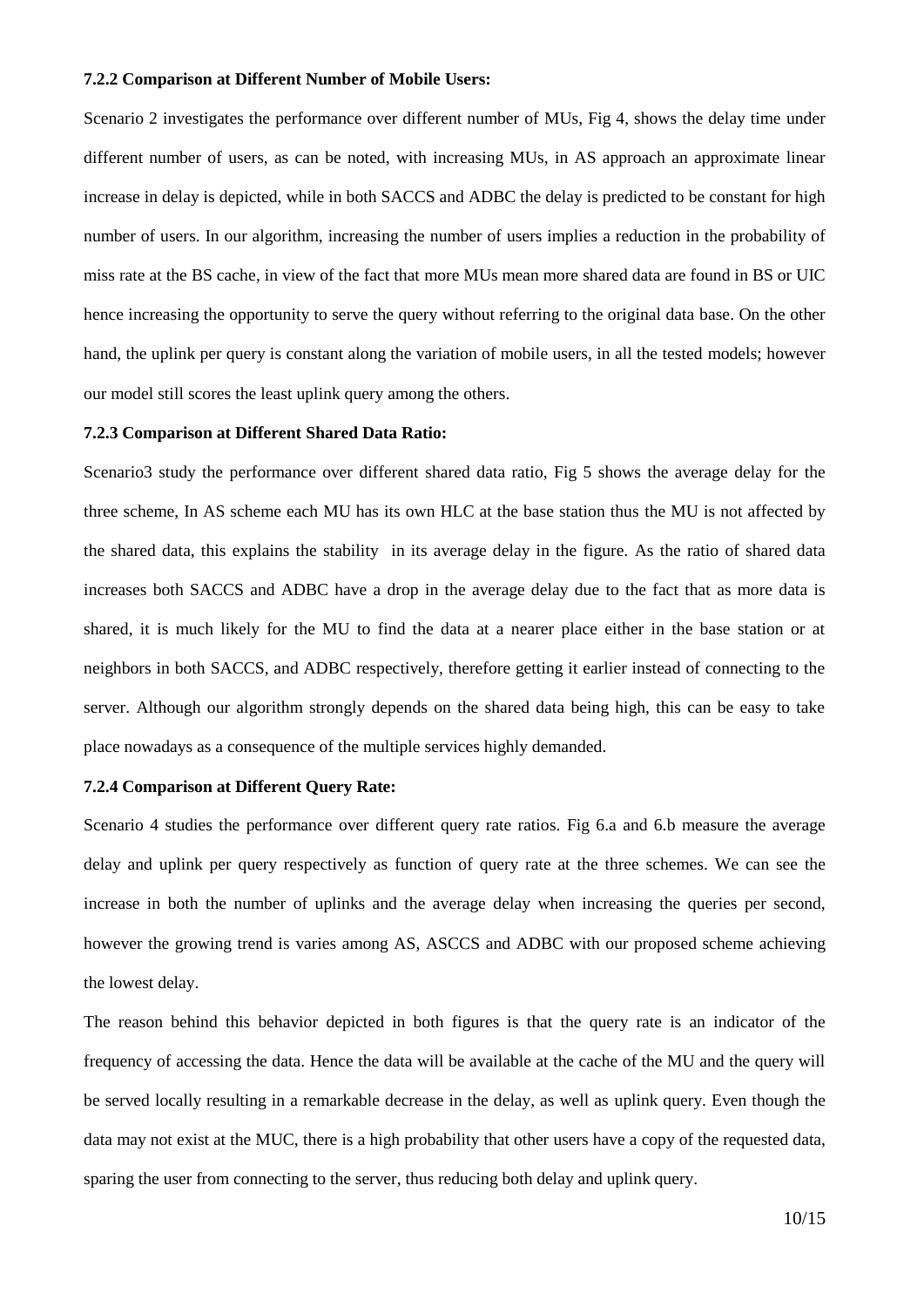## **8-CONCLUSION**

IR-based cache invalidation techniques have received considerable attention due to their scalability in spite of the problems associated with it such as long query delay and low bandwidth utilization. In this paper we focused on these problems and proposed a new simple and efficient cache invalidation scheme which exploits the existence of shared data among mobile users in distributing the control of the data via the interested users. By doing this, the heavy load on the base station would be reduced allowing the BS to handle other tasks thus enhancing system efficiency. In the new scheme ADBC, the BS delegates the control of this data to the MU, names him UIC and redirects any user who asks for this data to the corresponding UIC. Also, our scheme handles the problem of roaming by allowing the MU to send the ID of the new BS to the old one, enabling both stations to benefit from the valid data available at the MUC. In addition we have demonstrated analytically via simulation that ADBC can greatly improve the query delay and the uplink per query which means faster service for the MU, and a better utilization of the available resources. Our results confirmed our assumptions that in comparison with ASCCS and AS, the proposed ADBC a chives superior results in terms of query delay as well as uplink per query.

## **REFERENCES**

- Barbara, D. and lmielinski, T. (1997) Sleepers and Workaholics: Caching Strategies for Mobile Environments, Proc. ACM SIGMOD, pp. 1-12.
- Cao, G. (2002) On Improving the Performance of Cache Invalidation in Mobile Environment, ACM Mobile Networks and Applications, vol. 7, no. 4, pp. 291–303.
- Cao, G. (2003) A Scalable Low-Latency Cache Invalidation Strategy for Mobile Environments, IEEE Trans. Knowledge and Data Engineering, vol. 15, no. 5, pp. 1–15.
- Hu, Q. and Lee, D. (1997) Adaptive Cache Invalidation Methods in Mobile Environments, Proc. High Performance Distributed Computing, pp. 264–273.
- Jing, J. , Elmagarmid, A. , Helal, A. S. and Alonso R., (1997) Bit-sequences: An Adaptive Cache Invalidation Method in Mobile Client/Server Environments, Mobile Networks and Applications, vol. 2, no. 2, pp. 115–127.
- Kahol, A., Khurana, S., Gupta, S. and Srimani, P. (2001) A Strategy to Manage Cache Consistency in a Disconnected Distributed Environment, IEEE Transactions on parallel and distributed systems, Vol. 12, No. 7, pp. 686-700.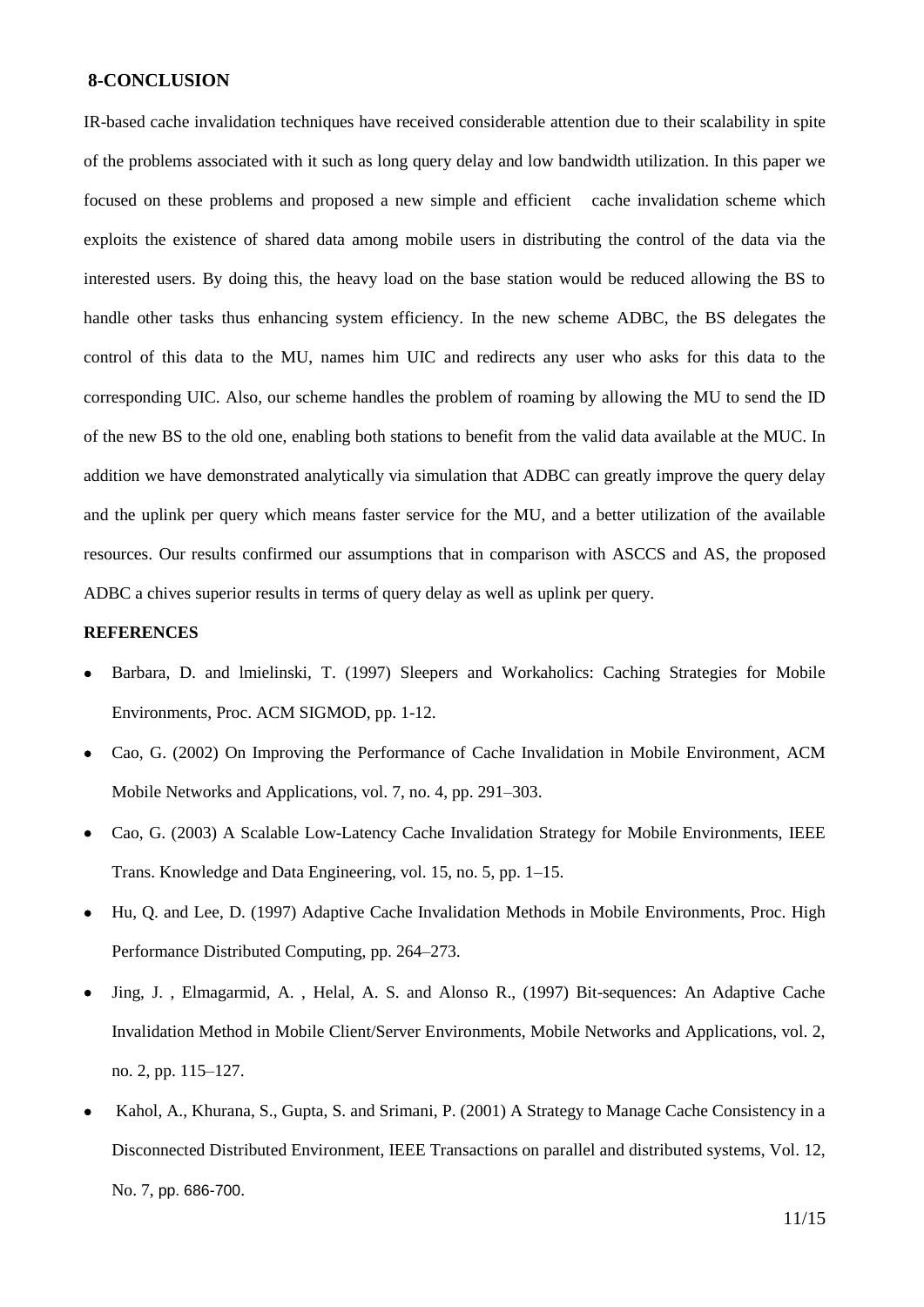- [Vora,](http://search3.computer.org/search/results?action=authorsearch&resultsPerPage=50&queryOption1=DC_CREATOR&sortOrder=descending&queryText1=Abhinav%20Vora) A., [Tari,](http://search3.computer.org/search/results?action=authorsearch&resultsPerPage=50&queryOption1=DC_CREATOR&sortOrder=descending&queryText1=Zahir%20Tari) Z., [Bertok,](http://search3.computer.org/search/results?action=authorsearch&resultsPerPage=50&queryOption1=DC_CREATOR&sortOrder=descending&queryText1=Peter%20Bertok) P. and [Lai,](http://search3.computer.org/search/results?action=authorsearch&resultsPerPage=50&queryOption1=DC_CREATOR&sortOrder=descending&queryText1=Kwong%20Lai) K. (2002) A Mobile Cache Consistency Protocol Using Shareable Read/Write Time Locks, The 8th International Conference on Parallel and Distributed Systems (ICPADS).
- Wang, Z., Das, S., Che, H., and Kumar, M. (2004) A Scalable Asynchronous Cache Consistency Scheme for Mobile Environments, IEEE Transactions on Parallel and Distributed Systems, Vol. 15.
- Wang, Z., Kumar, M., Das, S., and Shen, H. (2006) Dynamic Cache Consistency Schemes for Wireless Cellular Networks, IEEE Transactions on wireless communication, Vol. 5, No. 1.
- Wu, K., Yu, P., and Chen, M. (1996) Energy-Efficient Caching for Wireless Mobile Computing, Proc. 20th Int'l Conf. on Data Eng., pp. 336-345.
- Yeung, M., and Kwok, Y. (2004) New Invalidation Algorithms for Wireless Data Caching with Downlink Traffic and Link Adaptation[, Parallel and Distributed Processing Symposium.](http://ieeexplore.ieee.org/xpl/RecentCon.jsp?punumber=9132)
- Yuen, K. (2000) Cache invalidation scheme for mobile computing systems with real-time data, Proc. ACM SIGMOD conf.
- Yuen, K., Tari, Z., and Bertok, P. (2006) an analytical study of cache invalidation algorithms in mobile environments, International Journal of Pervasive Computing and Communications, Vol 2.

تحقيق التوافقية في شبكات الخادم/الزبون النقالة باستخدام الذاكرة الوسيطة الموزعة د. حاتم حماد، أستاذ مشارك، الجامعة الإسلامية. م. حنان أبوثريا، هنسة كمبيوتر، الجامعة الإسلامية. م. هدي حبوب، هنسة كمبيوتر، الجامعة الاسلامية.

لعل من أهم النظريات العملية لتحسين الأداء في الشبكات النقالة هو حفظ البيانات الأكثر استخداماً في الذاكرة الوسيطة للمستخدم، و مع ذلك تعتبر إدارة هذه البيانات وضمان توافقها مع البيانات المتوفرة في قاعدة البيانات عملية معقدة بالإضافة لخضوعها لكثير من التقييدات وقد تم سابقاً إعداد عدة دراسات لمحاولة التغلب على هذه التقييدات ومن أهمها نظريا تقارير الإبطال، ورغم أنها حققت بعض النتائج المرضية إلا أنها تسبب الـتأخير في تنفيذ الاستعلامات حيث يضطر المستخدم للانتظار لضمان سلامة وِ نَوِ افقية البيانات المتوفر ة لديه قبل إجابة الاستعلامات.

في هذا البحث قمنا باقتراح نظام جديد معتمد على تقارير الإبطال، ولكنه يقلل التأخير الناتج عنها من خلال الإستفادة من البيانات المشتركة التي يتبادلها المستخدمون وكذلك عن طريق وضع ذاكرة وسيطة موزعة عند كل مستخدم للمشاركة في إدارة الببانات وتحمل جزء من العبء بدلاً من اقتصارِ ه على المحطة المركز ية.

12/15 ولتقييم النظام المقترح، تم عمل نموذج لبيان أنه يحقق نتائج أفضل من سابقيه على صعيد التأخير الناتج عن تنفيذ الاستعلامات.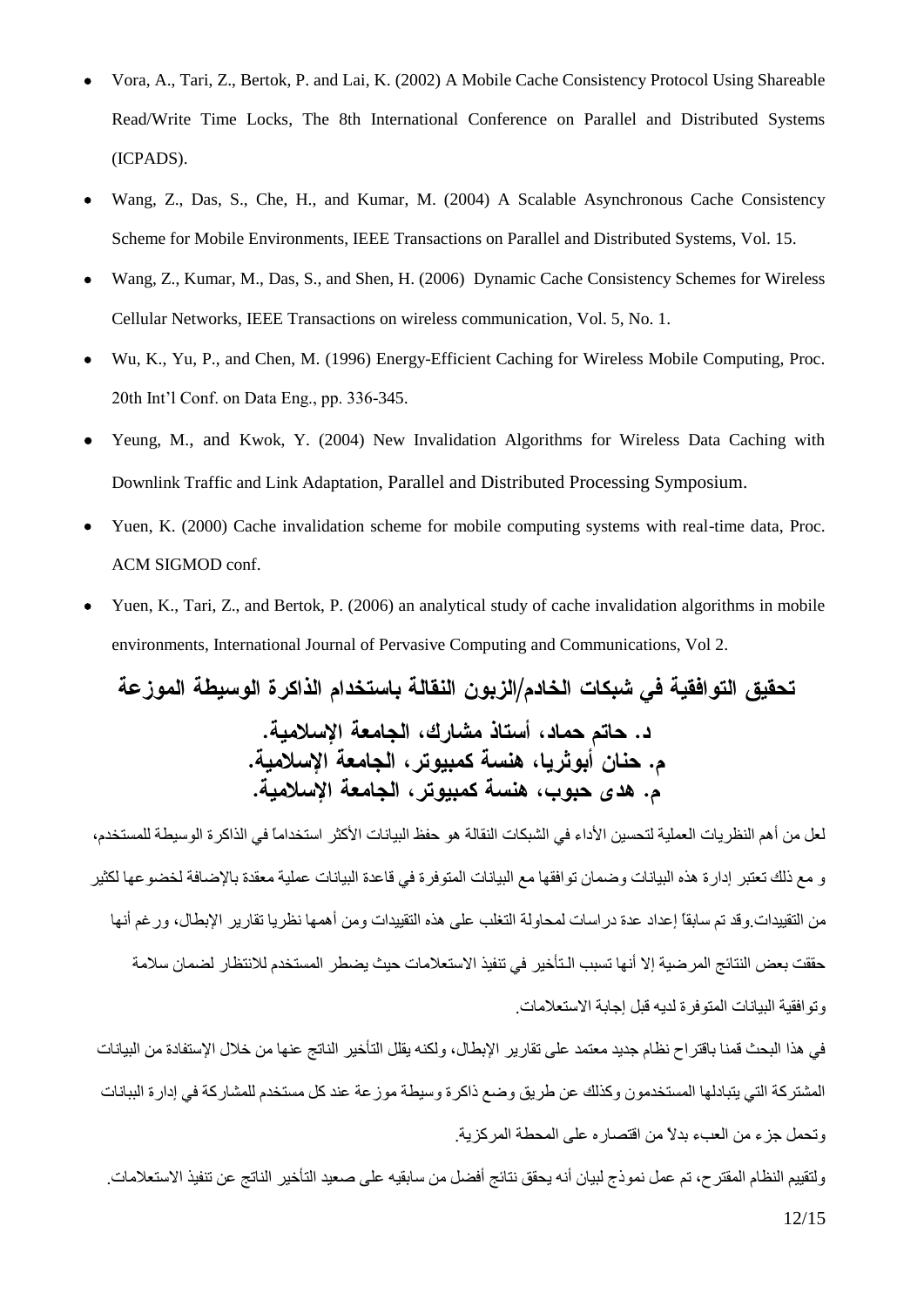

 **Fig.1** Wireless mobile environment**.**



**Fig.2** System Architecture Including Data Structure at Mobile User and Base Station.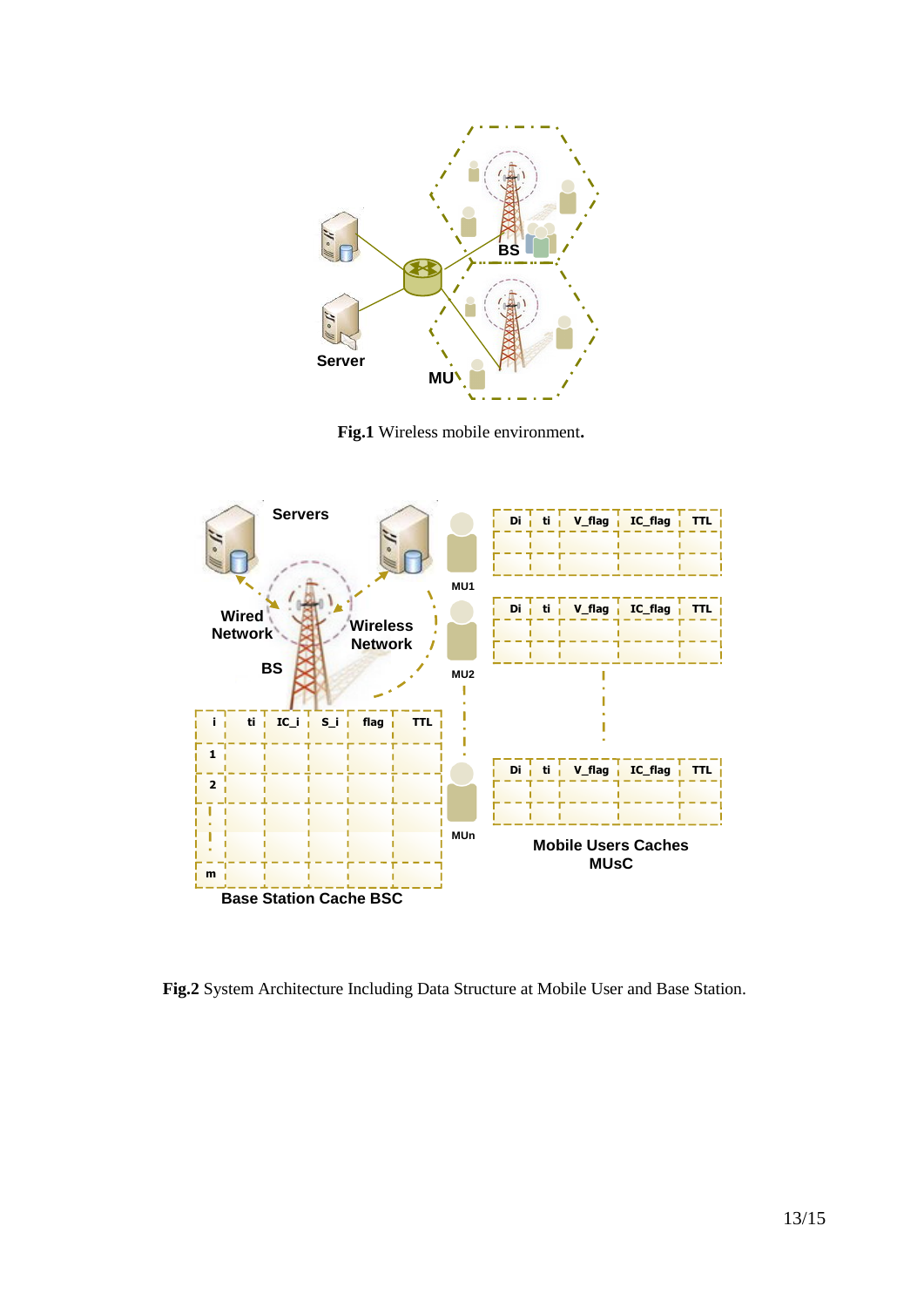

**Fig.3a** Average query delay against sleeping ratio **Fig.3b** Uplink per query against sleeping ratio









**Fig.4** Query delay under variable users number. **Fig.5** Query delay under variable shared ratio.



14/15